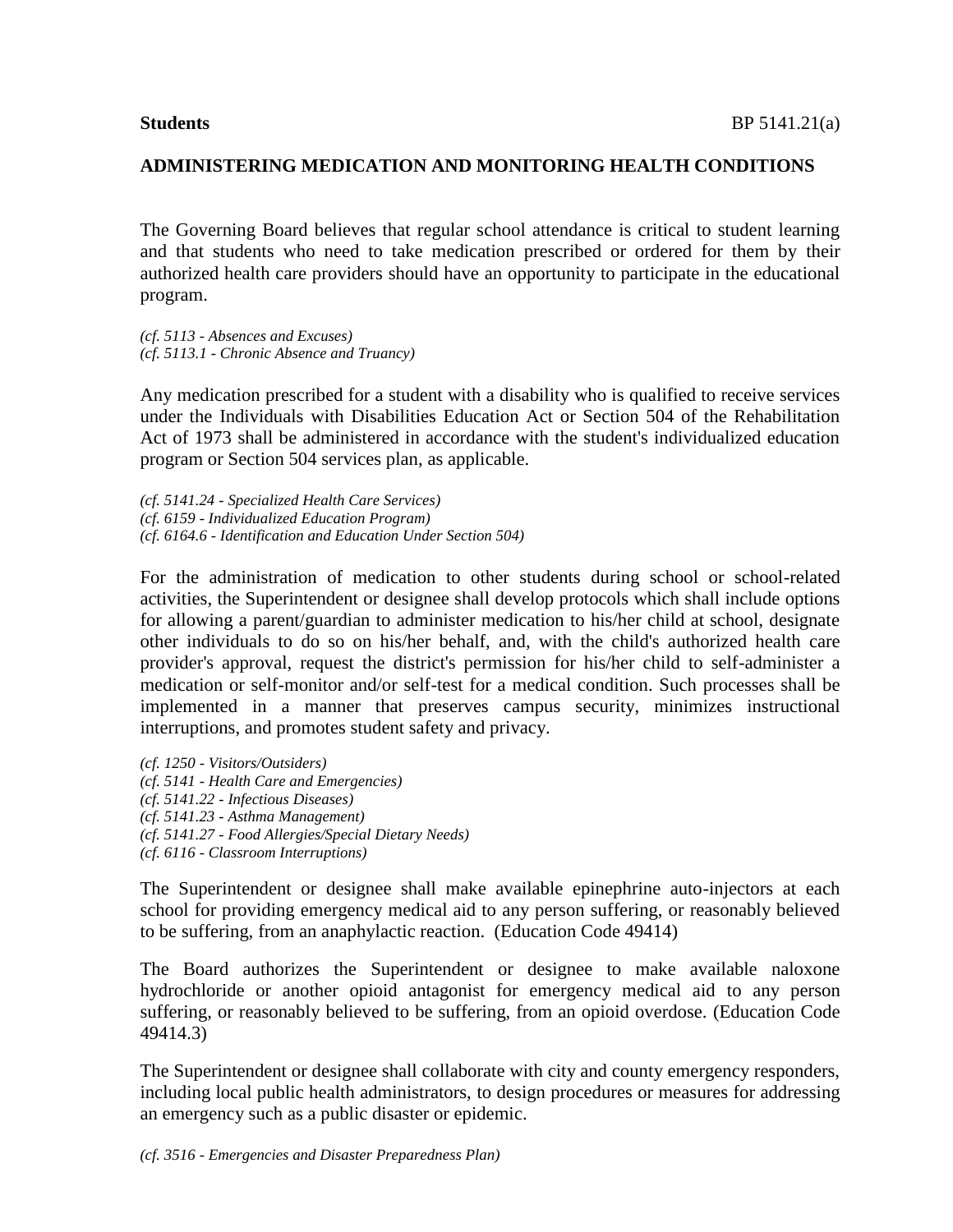#### **Administration of Medication by School Personnel**

When allowed by law, medication prescribed to a student by an authorized health care provider may be administered by a school nurse or, when a school nurse or other medically licensed person is unavailable and the physician has authorized administration of medication by unlicensed personnel for a particular student, by other designated school personnel with appropriate training. School nurses and other designated school personnel shall administer medications to students in accordance with law, Board policy, administrative regulation, and, as applicable, the written statement provided by the student's parent/guardian and authorized health care provider. Such personnel shall be afforded appropriate liability protection.

*(cf. 3530 - Risk Management/Insurance) (cf. 4119.42/4219.42/4319.42 - Exposure Control Plan for Bloodborne Pathogens) (cf. 4119.43/4219.43/4319.43 - Universal Precautions)*

The Superintendent or designee shall ensure that school personnel designated to administer any medication receive appropriate training and, as necessary, retraining from qualified medical personnel before any medication is administered. At a minimum, the training shall cover how and when such medication should be administered, the recognition of symptoms and treatment, emergency follow-up procedures, and the proper documentation and storage of medication. Such trained, unlicensed designated school personnel shall be supervised by, and provided with immediate communication access to, a school nurse, physician, or other appropriate individual. (Education Code 49414, 49414.3, 49414.5, 49423, 49423.1)

The Superintendent or designee shall maintain documentation of the training and ongoing supervision, as well as annual written verification of competency of other designated school personnel.

*(cf. 4131 - Staff Development) (cf. 4231 - Staff Development) (cf. 4331 - Staff Development)*

*Legal Reference: (see next page)*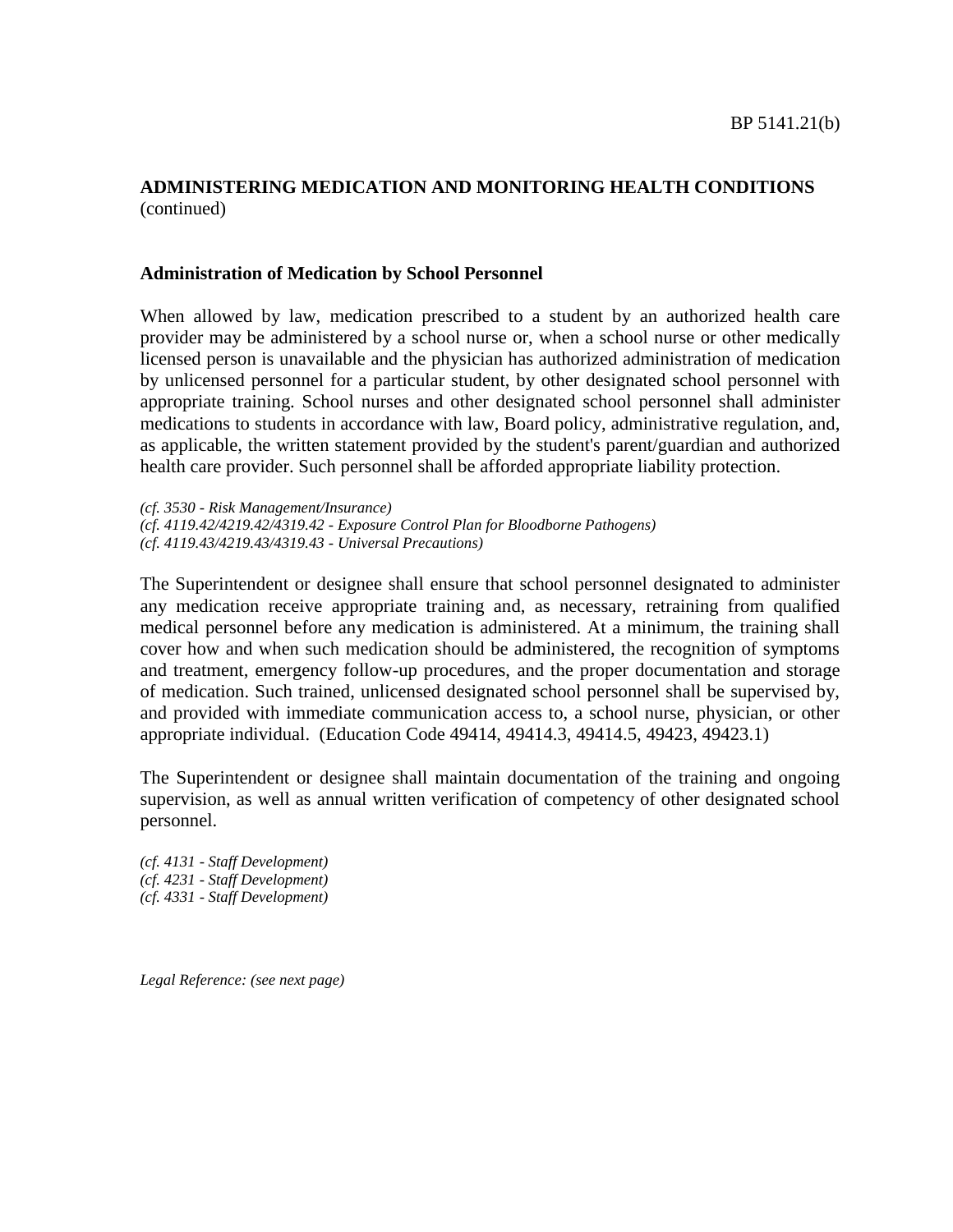#### *Legal Reference:*

*EDUCATION CODE 48980 Notification at beginning of term 49407 Liability for treatment 49408 Emergency information 49414 Emergency epinephrine auto-injectors 49414.3 Emergency medical assistance; administration of medication for opioid overdose 49414.5 Providing school personnel with voluntary emergency training 49422-49427 Employment of medical personnel, especially: 49423 Administration of prescribed medication for student 49423.1 Inhaled asthma medication 49480 Continuing medication regimen; notice BUSINESS AND PROFESSIONS CODE 2700-2837 Nursing, especially: 2726 Authority not conferred 2727 Exceptions in general 3501 Definitions 4119.2 Acquisition of epinephrine auto-injectors 4119.8 Acquisition of naloxone hydrochloride or another opioid antagonist CODE OF REGULATIONS, TITLE 5 600-611 Administering medication to students UNITED STATES CODE, TITLE 20 1232g Family Educational Rights and Privacy Act of 1974 1400-1482 Individuals with Disabilities Education Act UNITED STATES CODE, TITLE 29 794 Rehabilitation Act of 1973, Section 504 COURT DECISIONS American Nurses Association v. Torlakson, (2013) 57 Cal.4th 570*

*Management Resources:*

*AMERICAN DIABETES ASSOCIATION PUBLICATIONS Glucagon Training Standards for School Personnel: Providing Emergency Medical Assistance to Pupils with Diabetes, May 2006 Training Standards for the Administration of Epinephrine Auto-Injectors, rev. 2015 Legal Advisory on Rights of Students with Diabetes in California's K-12 Public Schools, August 2007 Program Advisory on Medication Administration, 2005 NATIONAL DIABETES EDUCATION PROGRAM PUBLICATIONS Helping the Student with Diabetes Succeed: A Guide for School Personnel, June 2003 WEB SITES CSBA: http://www.csba.org American Diabetes Association: http://www.diabetes.org California Department of Education: http://www.cde.ca.gov/ls/he/hn National Diabetes Education Program: http://www.ndep.nih.gov U.S. Department of Health and Human Services, National Institutes of Health, Blood Institute, asthma information: http://www.nhlbi.nih.gov/health/public/lung/index.htm#asthma*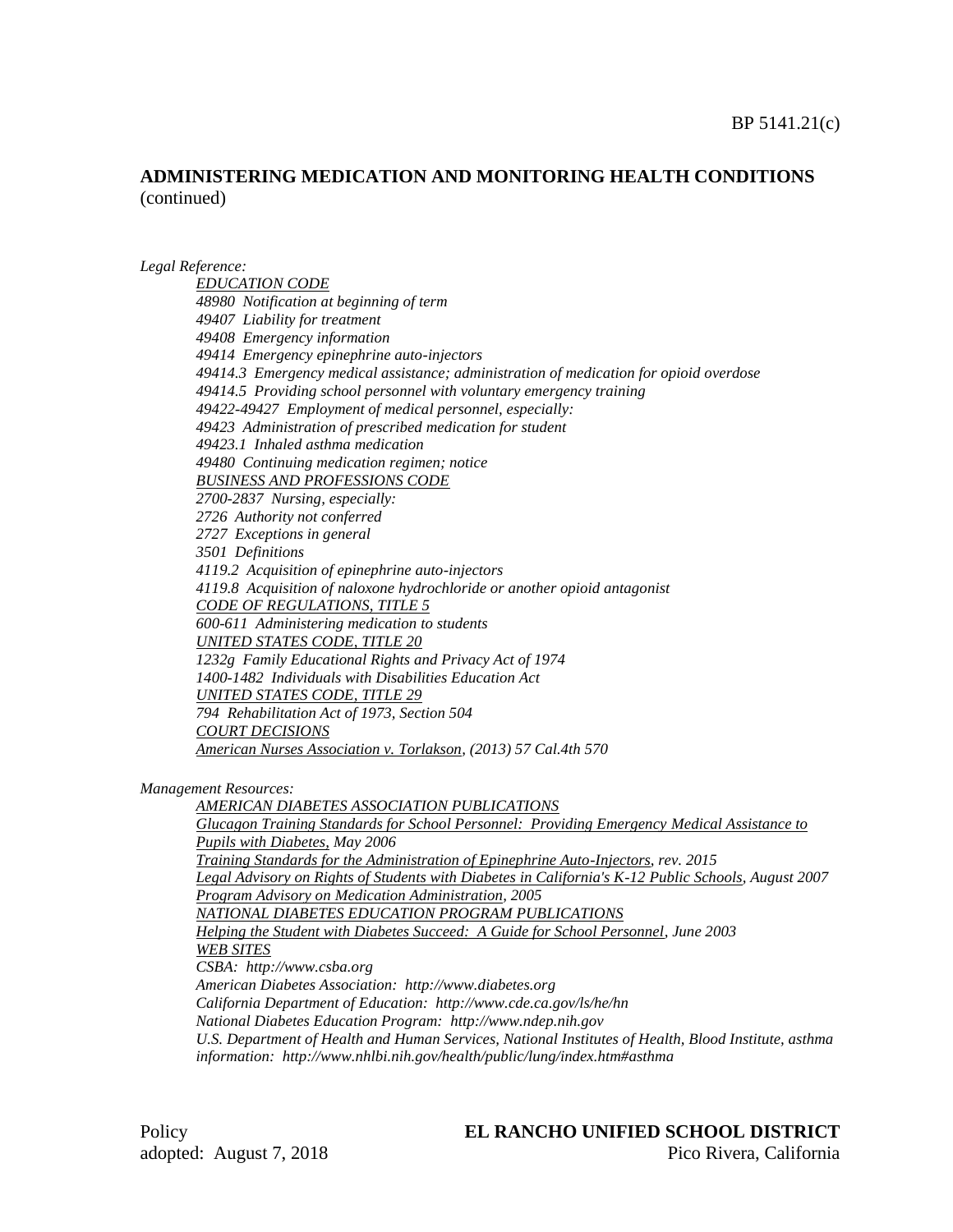#### **Definitions**

*Authorized health care provider* means an individual who is licensed by the State of California to prescribe or order medication, including, but not limited to, a physician or physician assistant. (Education Code 49423; 5 CCR 601)

*Other designated school personnel* means any individual employed by the district, including a nonmedical school employee, who has volunteered or consented to administer medication or otherwise assist the student and who may legally administer the medication to the student or assist the student in the administration of the medication. (5 CCR 601, 621)

*Medication* may include not only a substance dispensed in the United States by prescription, but also a substance that does not require a prescription, such as over-the-counter remedies, nutritional supplements, and herbal remedies. (5 CCR 601)

*Epinephrine auto-injector* means a disposable delivery device designed for the automatic injection of a premeasured dose of epinephrine into the human body to prevent or treat a lifethreatening allergic reaction. (Education Code 49414)

*Anaphylaxis* means a potentially life-threatening hypersensitivity to a substance, which may result from an insect sting, food allergy, drug reaction, exercise, or other cause. Symptoms may include shortness of breath, wheezing, difficulty breathing, difficulty talking or swallowing, hives, itching, swelling, shock, or asthma. (Education Code 49414)

*(cf. 5141.23 - Asthma Management) (cf. 5141.27 - Food Allergies/Special Dietary Needs)*

*Opioid antagonist* means naloxone hydrochloride or another drug approved by the federal Food and Drug Administration that, when administered, negates or neutralizes in whole or in part the pharmacological effects of an opioid in the body and that has been approved for the treatment of an opioid overdose. (Education Code 49414.3)

#### **Notifications to Parents/Guardians**

At the beginning of each school year, the Superintendent or designee shall notify parents/guardians of the options available to students who need to take prescribed medication during the school day and the rights and responsibilities of parents/guardians regarding those options. (Education Code 49480)

*(cf. 5145.6 - Parental Notifications)*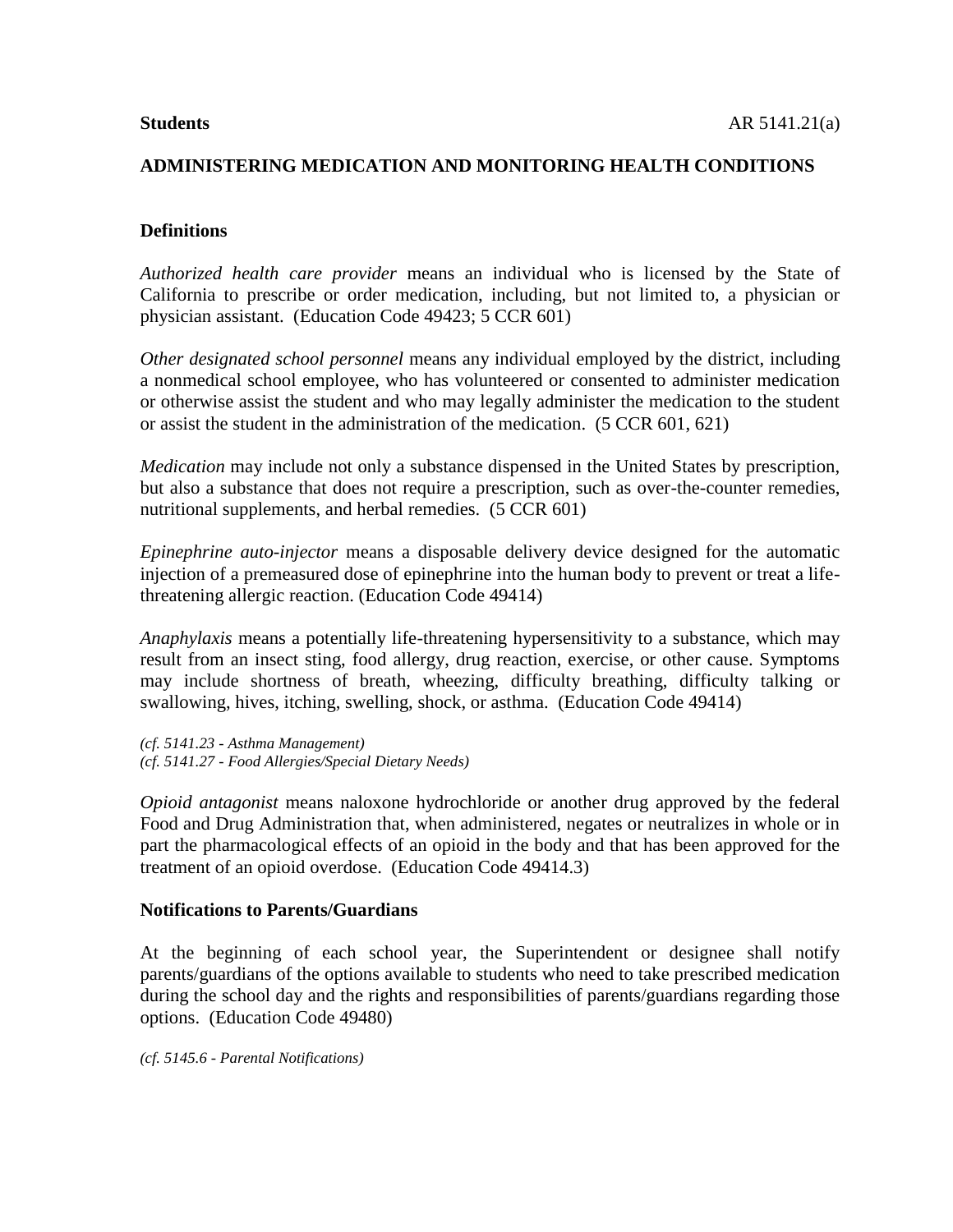In addition, the Superintendent or designee shall inform the parents/guardians of any student on a continuing medication regimen for a nonepisodic condition of the following requirements: (Education Code 49480)

- 1. The parent/guardian is required to inform the school nurse or other designated employee of the medication being taken, the current dosage, and the name of the supervising physician.
- 2. With the parent/guardian's consent, the school nurse or other designated employee may communicate with the student's physician regarding the medication and its effects and may counsel school personnel regarding the possible effects of the medication on the student's physical, intellectual, and social behavior, as well as possible behavioral signs and symptoms of adverse side effects, omission, or overdose.

When a student requires medication during the school day in order to participate in the educational program, the Superintendent or designee shall, as appropriate, inform the student's parents/guardians that the student may qualify for services or accommodations pursuant to the Individuals with Disabilities Education Act (20 USC 1400-1482) or Section 504 of the federal Rehabilitation Act of 1973 (29 USC 794).

*(cf. 6164.4 - Identification and Evaluation of Individuals for Special Education) (cf. 6164.6 - Identification and Education Under Section 504)*

### **Parent/Guardian Responsibilities**

The responsibilities of the parent/guardian of any student who may need medication during the school day shall include, but are not limited to:

- 1. Providing parent/guardian and authorized health care provider written statements each school year as described in the sections "Parent/Guardian Statement" and "Health Care Provider Statement" below. The parent/guardian shall provide a new authorized health care provider's statement if the medication, dosage, frequency of administration, or reason for administration changes. (Education Code 49414.5, 49423, 49423.1; 5 CCR 600, 626)
- 2. If the student is on a continuing medication regimen for a nonepisodic condition, informing the school nurse or other designated certificated employee of the medication being taken, the current dosage, and the name of the supervising physician and updating the information when needed. (Education Code 49480)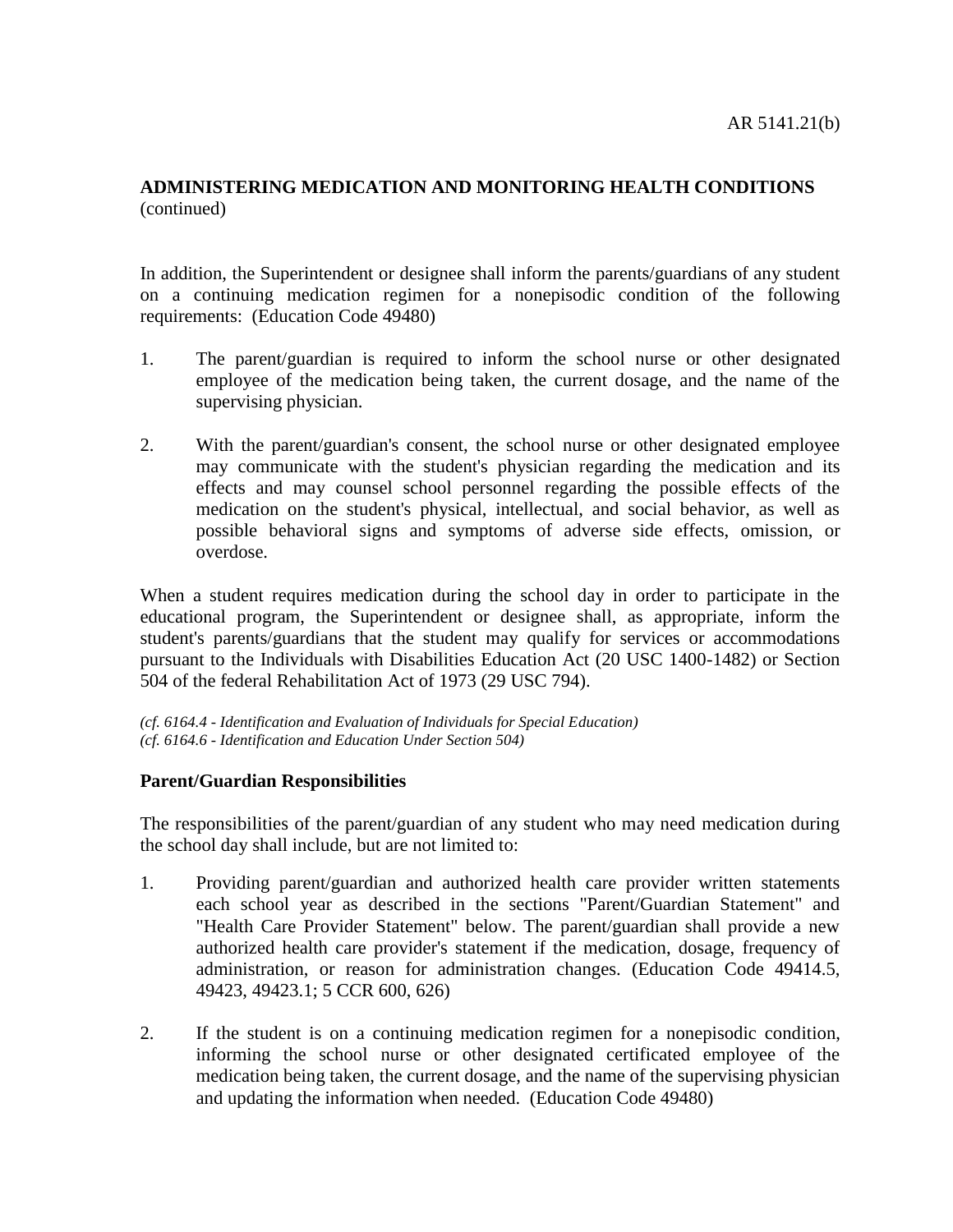3. Providing medications in properly labeled, original containers along with the authorized health care provider's instructions. For prescribed or ordered medication, the container also shall bear the name and telephone number of the pharmacy, the student's identification, and the name and phone number of the authorized health care provider. (5 CCR 606)

# **Parent/Guardian Statement**

When district employees are to administer medication to a student, the parent/guardian's written statement shall:

- 1. Identify the student
- 2. Grant permission for an authorized district representative to communicate directly with the student's authorized health care provider and pharmacist, as may be necessary, regarding the health care provider's written statement or any other questions that may arise with regard to the medication
- 3. Contain an acknowledgment that the parent/guardian understands how district employees will administer the medication or otherwise assist the student in its administration
- 4. Contain an acknowledgment that the parent/guardian understands his/her responsibilities to enable district employees to administer or otherwise assist the student in the administration of medication, including, but not limited to, the parent/guardian's responsibility to provide a written statement from the authorized health care provider, to ensure that the medication is delivered to the school in a proper container by an individual legally authorized to be in possession of the medication, and to provide all necessary supplies and equipment
- 5. Contain an acknowledgment that the parent/guardian understands that he/she may terminate the consent for the administration of the medication or for otherwise assisting the student in the administration of medication at any time

In addition to the requirements in items #1-5 above, if a parent/guardian has requested that his/her child be allowed to carry and self-administer prescription auto-injectable epinephrine or prescription inhaled asthma medication, the parent/guardian's written statement shall: (Education Code 49423, 49423.1)

1. Consent to the self-administration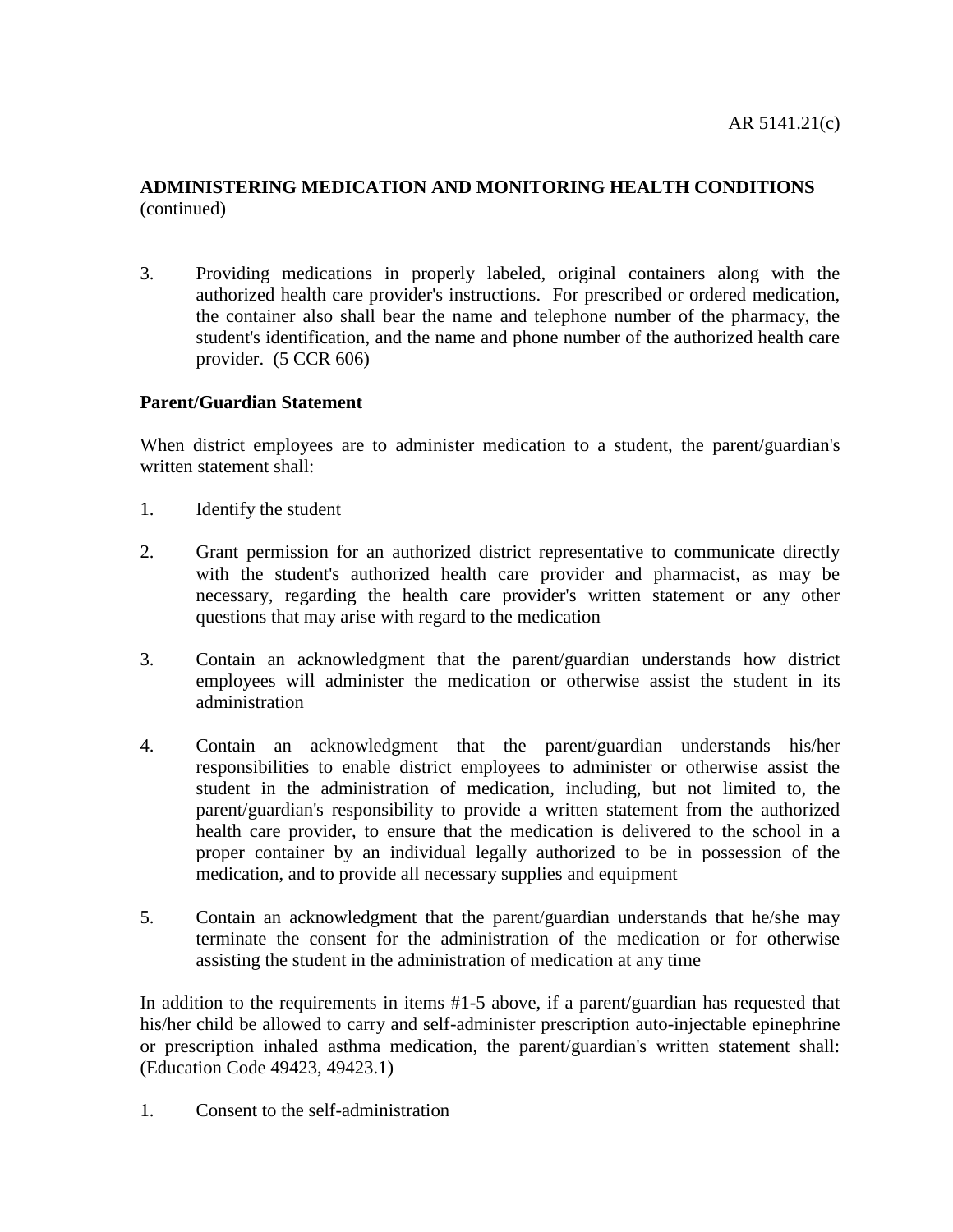2. Release the district and school personnel from civil liability if the student suffers an adverse reaction as a result of self-administering the medication

In addition to the requirements in items #1-5 above, if a parent/guardian wishes to designate an individual who is not an employee of the district to administer medication to his/her child, the parent/guardian's written statement shall clearly identify the individual and shall state:

- 1. The individual's willingness to accept the designation
- 2. That the individual is permitted to be on the school site
- 3. Any limitations on the individual's authority

### **Health Care Provider Statement**

When any district employee is to administer prescribed medication to a student, or when a student is to be allowed to carry and self-administer prescribed medication during school hours, the authorized health care provider's written statement shall include:

- 1. Clear identification of the student (Education Code 49423, 49423.1; 5 CCR 602)
- 2. The name of the medication (Education Code 49423, 49423.1; 5 CCR 602)
- 3. The method, amount, and time schedules by which the medication is to be taken (Education Code 49423, 49423.1; 5 CCR 602)
- 4. If a parent/guardian has requested that his/her child be allowed to self-administer medication, confirmation that the student is able to self-administer the medication (Education Code 49414.5, 49423, 49423.1; 5 CCR 602)
- 5. For medication that is to be administered by unlicensed personnel, confirmation by the student's health care provider that the medication may safely and appropriately be administered by unlicensed personnel (Education Code 49423, 49423.1; 5 CCR 602)
- 6. For medication that is to be administered on an as-needed basis, the specific symptoms that would necessitate administration of the medication, allowable frequency for administration, and indications for referral for medical evaluation
- 7. Possible side effects of the medication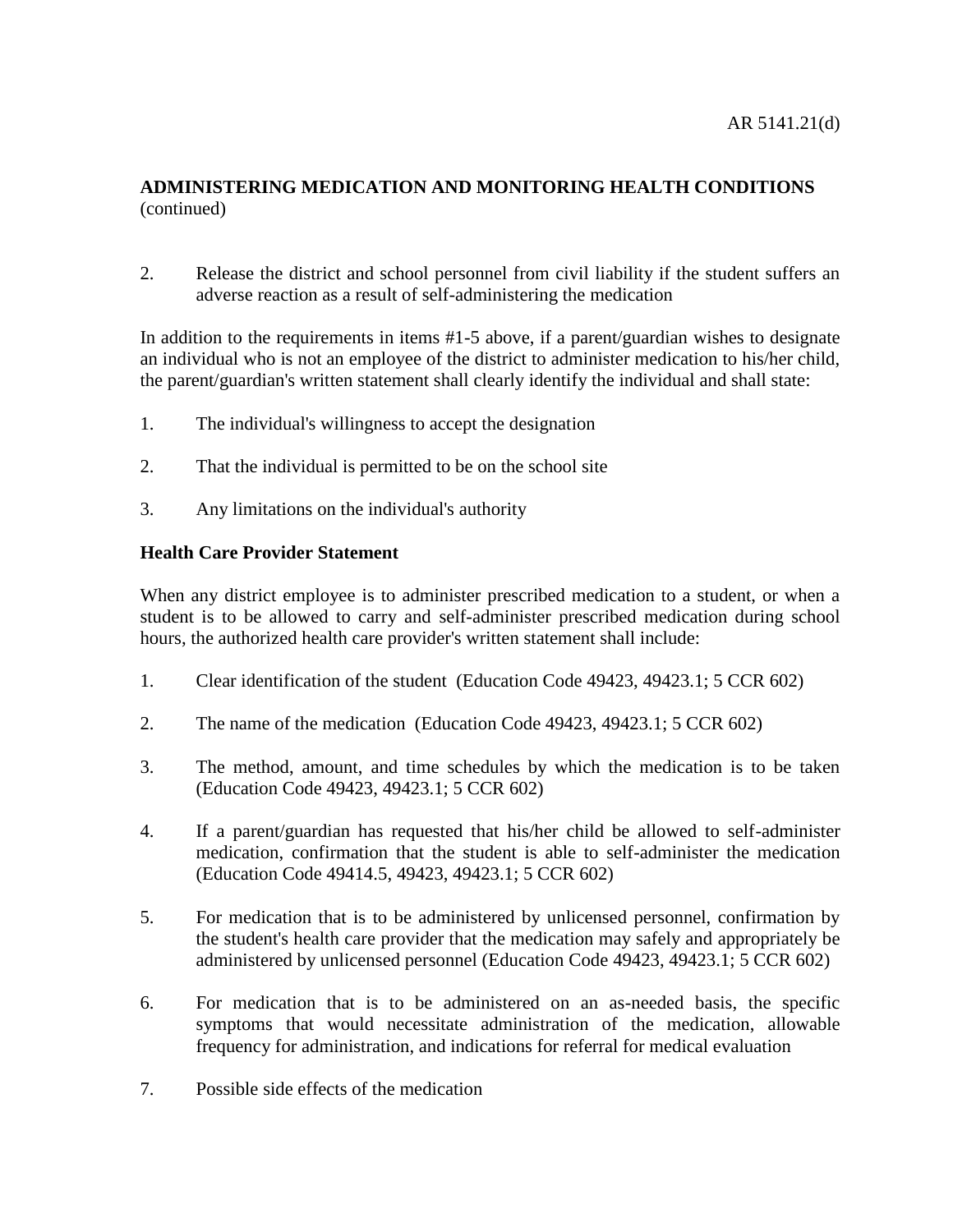8. Name, address, telephone number, and signature of the student's authorized health care provider

# **District Responsibilities**

The Superintendent or designee shall ensure that any unlicensed school personnel authorized to administer medication to a student receives appropriate training from the school nurse or other qualified medical personnel.

The school nurse or other designated school personnel shall:

- 1. Administer or assist in administering medication in accordance with the authorized health care provider's written statement
- 2. Accept delivery of medications from parents/guardians and count and record them upon receipt
- 3. Maintain a list of students needing medication during the school day, including those authorized to self-administer medication, and note on the list the type of medication and the times and dosage to be administered
- 4. Maintain for each student a medication log which may:
	- a. Specify the student's name, medication, dose, method of administration, time of administration during the regular school day, date(s) on which the student is required to take the medication, and the authorized health care provider's name and contact information
	- b. Contain space for daily recording of the date, time, and amount of medication administered, and the signature of the individual administering the medication
- 5. Maintain for each student a medication record which may include the authorized health care provider's written statement, the parent/guardian's written statement, the medication log, and any other written documentation related to the administration of medication to the student
- 6. Ensure that student confidentiality is appropriately maintained

*(cf. 5125 - Student Records)*

7. Coordinate and, as appropriate, ensure the administration of medication during field trips and other school-related activities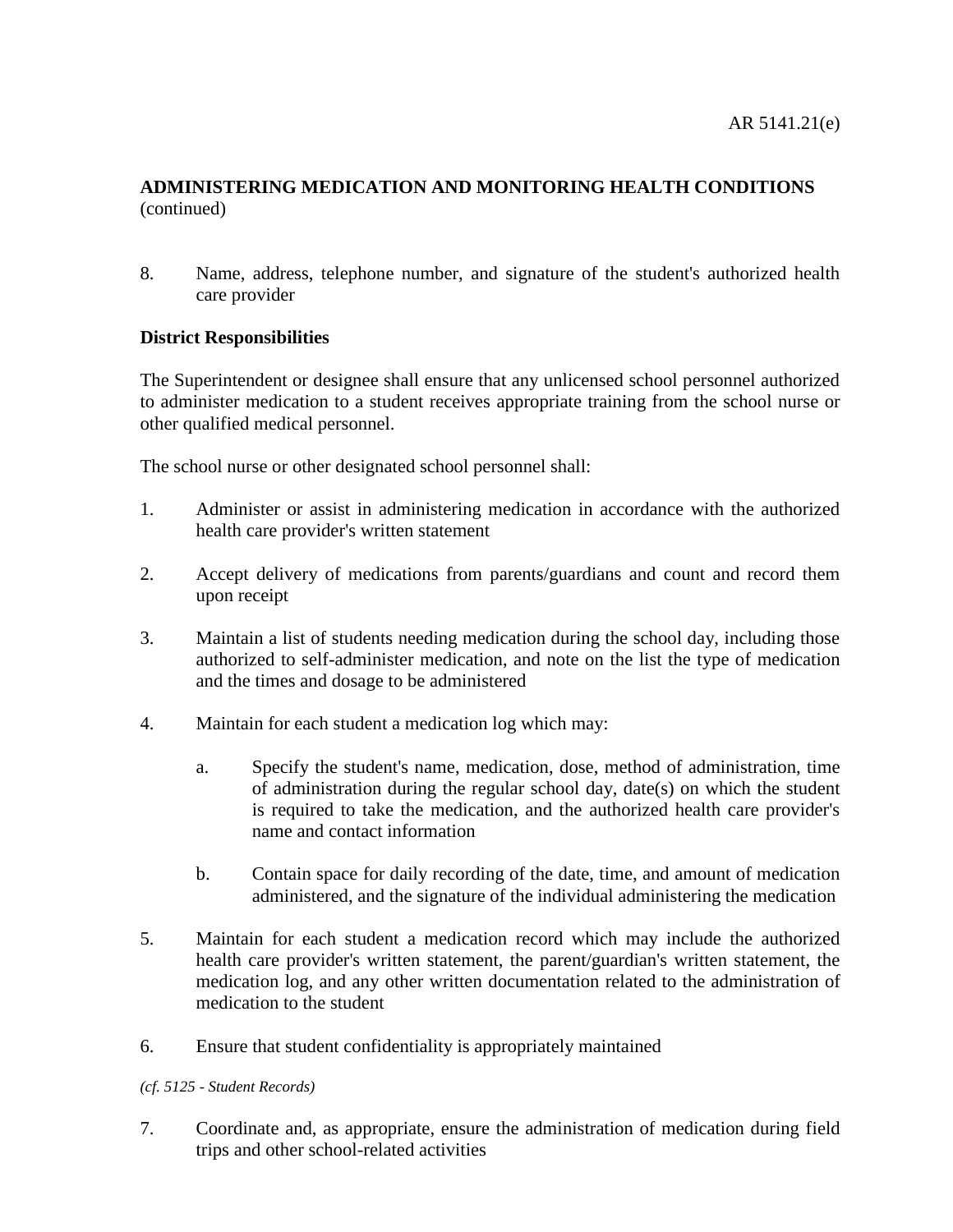*(cf. 5148.2 - Before/After School Programs) (cf. 6145.2 - Athletic Competition) (cf. 6153 - School-Sponsored Trips)*

- 8. Report to a student's parent/guardian and the site administrator any refusal by the student to take his/her medication
- 9. Keep all medication to be administered by the district in a locked drawer or cabinet
- 10. As needed, communicate with a student's authorized health care provider and/or pharmacist regarding the medication and its effects
- 11. Counsel other designated school personnel regarding the possible effects of a medication on a student's physical, intellectual, and social behavior, as well as possible behavioral signs and symptoms of adverse side effects, omission, or overdose
- 12. Ensure that any unused, discontinued, or outdated medication is returned to the student's parent/guardian at the end of the school year or, if the medication cannot be returned, dispose of it in accordance with state laws and local ordinances
- 13. In the event of a medical emergency requiring administration of medication, provide immediate medical assistance, directly observe the student following the administration of medication, contact the student's parent/guardian, and determine whether the student should return to class, rest in the school office, or receive further medical assistance
- 14. Report to the site administrator, the student's parent/guardian, and, if necessary, the student's authorized health care provider any instance when a medication is not administered properly, including administration of the wrong medication or failure to administer the medication in accordance with authorized health care provider's written statement

### **Emergency Epinephrine Auto-Injectors**

The Superintendent or designee shall provide epinephrine auto-injectors to school nurses or other employees who have volunteered to administer them in an emergency and have received training. The school nurse, or a volunteer employee when a school nurse or physician is unavailable, may administer an epinephrine auto-injector to provide emergency medical aid to any person suffering, or reasonably believed to be suffering, from potentially life-threatening symptoms of anaphylaxis at school or a school activity. (Education Code 49414)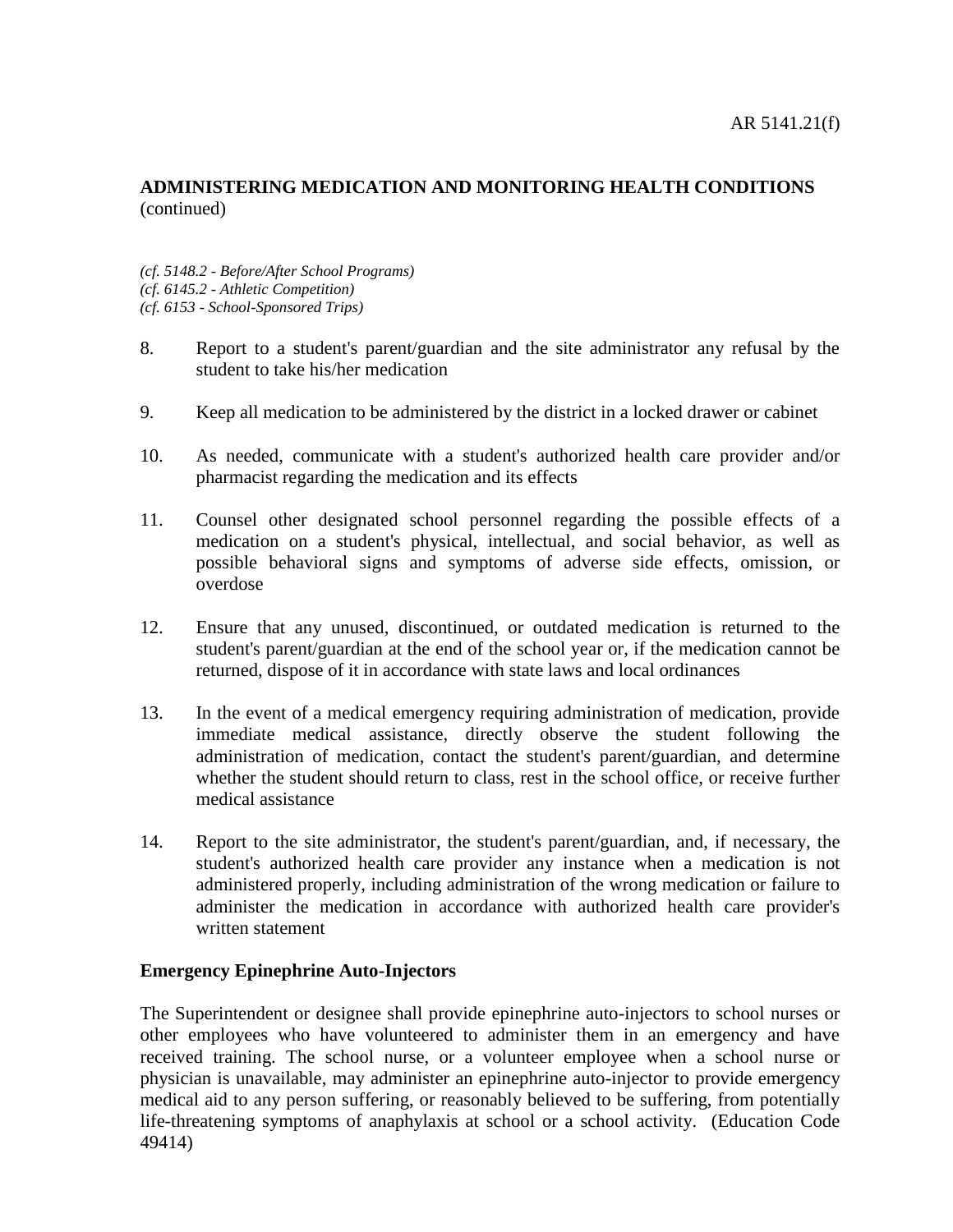At least once per school year, the Superintendent or designee shall distribute to all staff a notice requesting volunteers to be trained to administer an epinephrine auto-injector and describing the training that the volunteer will receive. (Education Code 49414)

*(cf. 4112.9/4212.9/4312.9 - Employee Notifications)*

The principal or designee at each school may designate one or more volunteers to receive initial and annual refresher training, which shall be provided by a school nurse or other qualified person designated by a physician and surgeon authorized pursuant to Education Code 49414 and shall be based on the standards developed by the Superintendent of Public Instruction (SPI). Written materials covering the required topics for training shall be retained by the school for reference. (Education Code 49414)

*(cf. 4131 - Staff Development) (cf. 4231 - Staff Development) (cf. 4331 - Staff Development)*

A school nurse or other qualified supervisor of health, or a district administrator if the district does not have a qualified supervisor of health, shall obtain a prescription for epinephrine auto-injectors for each school from an authorized physician and surgeon. Such prescription may be filled by local or mail order pharmacies or epinephrine auto-injector manufacturers. Elementary schools shall, at a minimum, be provided one adult (regular) and one junior epinephrine auto-injector. Secondary schools shall be provided at least one adult (regular) epinephrine auto-injector, unless there are any students at the school who require a junior epinephrine auto-injector. (Education Code 49414)

If an epinephrine auto-injector is used, the school nurse or other qualified supervisor of health shall restock the epinephrine auto-injector as soon as reasonably possible, but no later than two weeks after it is used. In addition, epinephrine auto-injectors shall be restocked before their expiration date. (Education Code 49414)

Information regarding defense and indemnification provided by the district for any and all civil liability for volunteers administering epinephrine auto-injectors shall be provided to each volunteer and retained in his/her personnel file. (Education Code 49414)

#### *(cf. 4112.6/4212.6/4312.6 - Personnel Files)*

A school may accept gifts, grants, and donations from any source for the support of the school in carrying out the requirements of Education Code 49414, including, but not limited to, the acceptance of epinephrine auto-injectors from a manufacturer or wholesaler. (Education Code 49414)